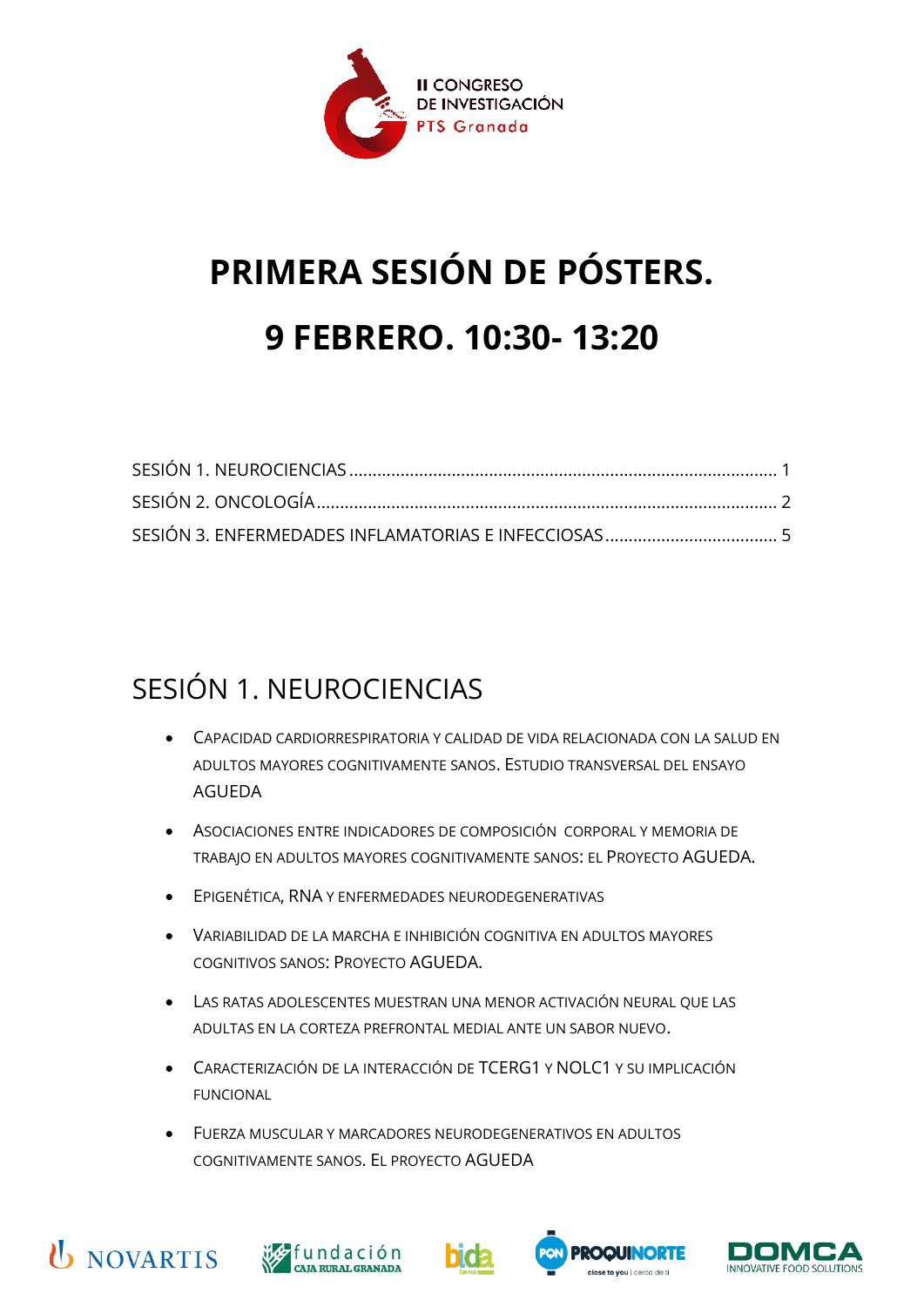

- NANOSISTEMAS LIPÍDICOS COMO VEHICULIZADORES DE FÁRMACOS A TRAVÉS DE LA BHE.
- PARP3 PROMOTES ASTROCYTIC DIFFERENTIATION THROUGH A TIGHT REGULATION OF NOX4-INDUCED ROS AND MTORC2 ACTIVATION
- FUERZA MUSCULAR Y CONTROL INHIBITORIO EN ADULTOS MAYORES COGNITIVAMENTE SANOS: ESTUDIO AGUEDA
- NANO PARTÍCULAS DE CHITOSAN COMO TRASNPORTADORES DE FÁRMACOS EN ENFERMEDADES NEURODEGENERATIVAS
- RELACIÓN ENTRE LA CAPACIDAD CARDIORRESPIRATORIA Y LA MEMORIA DE TRABAJO DURANTE EL ENVEJECIMIENTO. UN ESTUDIO TRANSVERSAL DEL PROYECTO AGUEDA
- EL PAPEL DEL CONTEXTO Y LA COGNICIÓN EN EL CONSUMO LA PREFERENCIA POR SOLUCIONES DULCES EN RATAS.
- DIFERENCIAS EN CONSUMO DE ALCOHOL TIPO BINGE EN RATAS MACHO ADULTAS Y ADOLESCENTES.

## <span id="page-1-0"></span>SESIÓN 2. ONCOLOGÍA

- ESTUDIO DE LAS DIFERENCIAS EN LA RESPUESTA RADIOBIOLÓGICA EN BNCT ENTRE CÉLULAS TUMORALES Y SANAS
- EFECTO DE DIFERENTES REGÍMENES QUIMIOTERÁPICOS PARA EL TRATAMIENTO DE CÁNCER DE PÁNCREAS SOBRE LAS CÉLULAS MADRE TUMORALES
- ANÁLISIS MOLECULAR DE ARID2 EN LEUCEMIA LINFOBLÁSTICA AGUDA. BÚSQUEDA DE UN MODELO CELULAR.
- NUEVOS MODELOS 3D DE CÁNCER DE PÁNCREAS: LA IMPORTANCIA DEL MICROAMBIENTE TUMORAL
- ESTRONE, BUT NOT ESTRADIOL, POTENTIATES NF-KB-DRIVEN INFLAMMATION, EMT AND STEMNESS IN ER+ EPITHELIAL CELLS









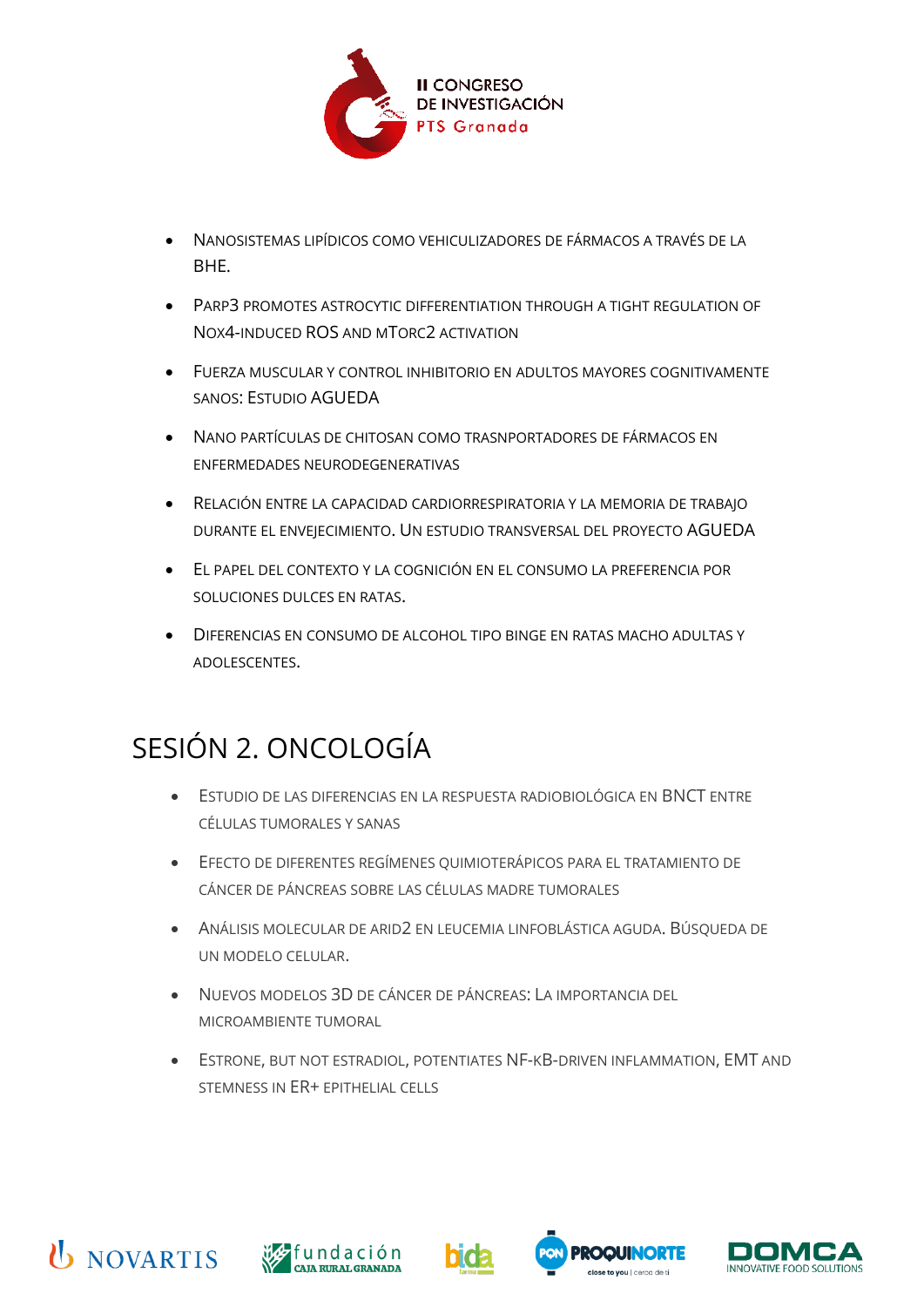

- ACTIVIDAD ANTITUMORAL DEL SELENITO SÓDICO SOLO Y EN COMBINACIÓN CON GEMCITABINA EN CÁNCER DE PÁNCREAS
- DESARROLLO DE UN MÉTODO DE ALTA RESOLUCIÓN PARA LA IDENTIFICACIÓN DE INHIBIDORES PROTEÍNA-PROTEÍNA A PARTIR DE EXTRACTOS DE ORIGEN MICROBIANO.
- EVALUACIÓN DEL EFECTO DE LA MELATONINA EN EL METABOLISMO TUMORAL EN CARCINOMA DE CÉLULAS ESCAMOSAS DE CABEZA Y CUELLO
- EVALUACIÓN DE LOS EFECTOS DE LA MELATONINA SOBRE LOS DIFERENTES COMPONENTES DE LA CADENA DE TRANSPORTE ELECTRÓNICO Y FOSFORILACIÓN OXIDATIVA EN CÉLULAS HNSCC.
- EXTRACTOS FUNCIONALES DE SEMILLAS DE PLANTAS ECUATORIANAS: PROPIEDADES ANTIOXIDANTES Y ANTITUMORALES Y APLICACIÓN EN EL TRATAMIENTO CÁNCER DE COLON
- CARACTERIZACIÓN Y VALIDACIÓN DE UN MODELO ARID1A/ARID1B DOBLE KNOCKOUT PARA INVESTIGACIÓN ONCOLÓGICA.
- TRIPSINÓGENO Y QUIMOTRIPSINÓGENO: POTENTES AGENTES ANTI-TUMORALES
- EVALUACIÓN DE LA ACTIVIDAD ANTITUMORAL Y ANTIINFLAMATORIA DE COMPUESTOS ORGANOSULFURADOS DERIVADOS DE LA CEBOLLA (ALLIUM CEPA) EN LÍNEAS TUMORALES DE COLON
- EFECTO INMUNOMODULADOR INMEDIATO DEL TRATAMIENTO CON INMUNOGLOBULINAS INTRAVENOSAS SOBRE LOS MONOCITOS DE PACIENTES CON MALIGNIDAD HEMATOLÓGICA.
- ANÁLISIS DE LA EXPRESIÓN DE PUNTOS DE CONTROL INMUNITARIOS EN LÍNEAS CELULARES DE SARCOMA ÓSEO
- EFECTO EN LAS CÉLULAS MADRE CANCEROSAS DE FÁRMACOS REPOSICIONADOS BASADOS EN LA INHIBICIÓN DE NDRG1 PARA EL TRATAMIENTO DE CÁNCER DE MAMA TRIPLE NEGATIVO
- DESCUBRIMIENTO DE FÁRMACOS A PARTIR DE EXTRACTOS MICROBIANOS DE PRODUCTOS NATURALES: MINIATURIZACIÓN Y AUTOMATIZACIÓN









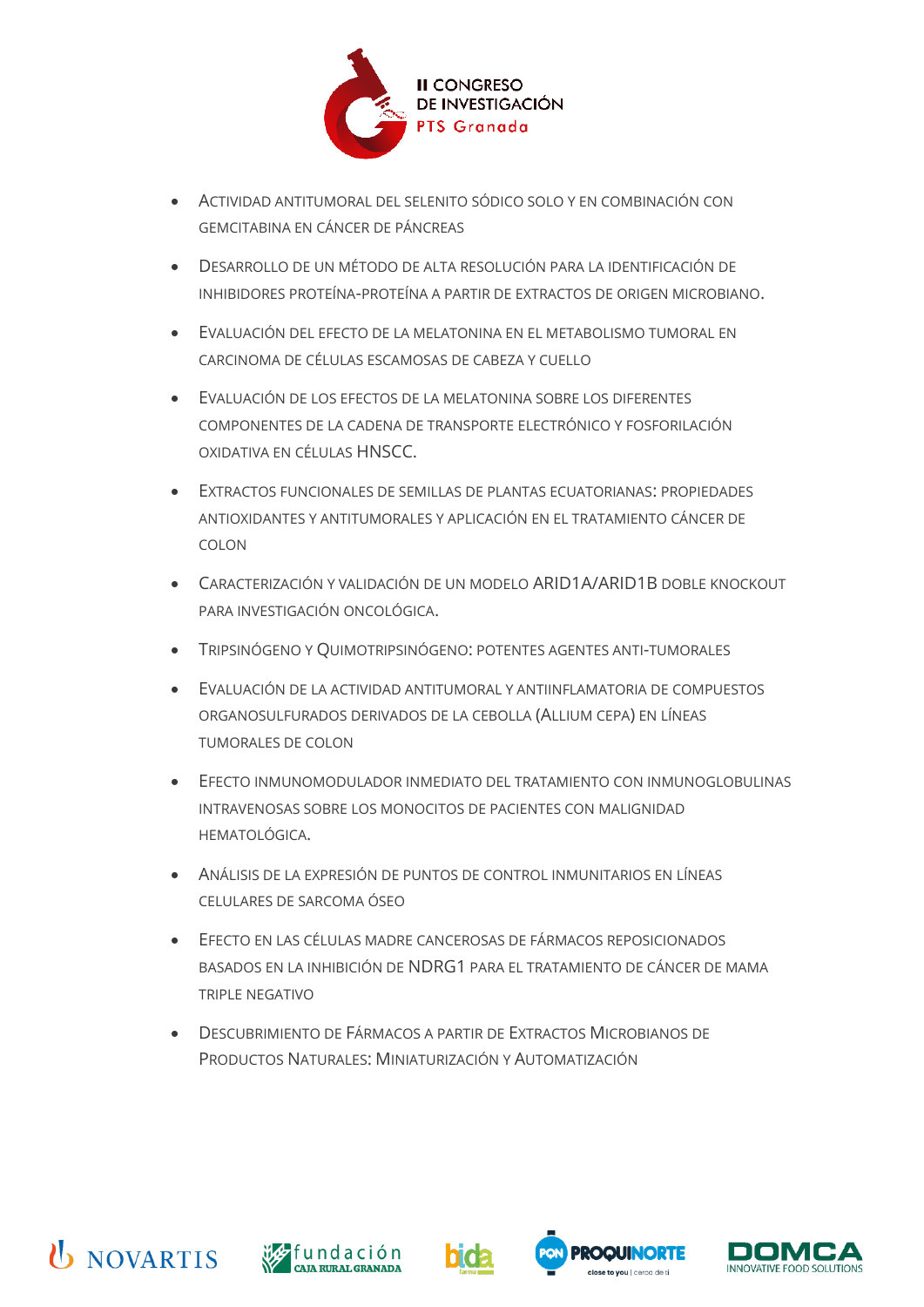

- ESTUDIO Y VALIDACIÓN EXPERIMENTAL DE ALTERACIONES EN ARNS NO CODIFICANTES EN CÁNCER
- ESTUDIO DE DIFERENTES FORMULACIONES DE MELATONINA PARA AUMENTAR LA BIODISPONIBILIDAD DE LA MELATONINA EN EL TUMOR IN VIVO.
- EXTRACTOS DE SEMILLAS DE EUPHORBIA LATHYRIS: ACTIVIDAD EN CANCER COLORRECTAL
- EL PAPEL DE LA DIETA, EL ALCOHOL, LA OBESIDAD Y LA ACTIVIDAD FÍSICA EN LA MORTALIDAD POR CÁNCER: EVIDENCIAS APORTADAS POR EL ESTUDIO PROSPECTIVO EUROPEO SOBRE NUTRICIÓN Y CÁNCER
- ESTUDIO DEL ESTRÉS OXIDATIVO E INFLAMACIÓN EN PACIENTES CON SÍNDROME MIELODISPLÁSICO
- EFECTO CITOTÓXICO DEL ÁCIDO ASCÓRBICO EN LÍNEAS DE PÁNCREAS: IMPLICACIÓN DE PARP1 EN SU CAPACIDAD DE GENERACIÓN DE ESTRÉS OXIDATIVO
- REMODELACIÓN DE LA CROMATINA Y LEUCEMIA AGUDA MIELOIDE.
- ANEMONIA SULCATA Y SU SIMBIONTE SYMBIODINIUM: ACTIVIDAD EN CÁNCER COLORRECTAL
- PAPEL DE LOS METABOLITOS SECUNDARIOS DE LOS HONGOS MARINOS EMERICELLOPSIS MARITIMA Y PURPUREOCILLIUM LILACINUM EN EL EFECTO ANTITUMORAL Y ANTIOXIDANTE EN CÁNCER DE COLON
- CAPTACIÓN DE AZUFRE PARA APLICACIONES ANTITUMORALES
- LA ENDOTELINA-1 COMO INTERMEDIARIA DE LA INDUCCIÓN DEL FENOTIPO STEM MEDIADO POR LA HEMO OXIGENASA-1 EN EL CÁNCER COLORRECTAL: PAPEL DE P53
- REGULACIÓN DE LA POLARIZACIÓN DE MACRÓFAGOS MEDIADA POR LA PROTEASA EXTRACELULAR ADAMTS1
- BÚSQUEDA DE BIOMARCADORES DE CALIDAD DE MUESTRAS DE TEJIDO INCLUIDAS EN PARAFINA: PROYECTO OPTIMARK
- TESTING THE INHIBITION OF AKT PATHWAY TO ENHANCE DESMOSOMAL PKP1 PROTEIN INVOLVED IN TUMOR SUPPRESSION







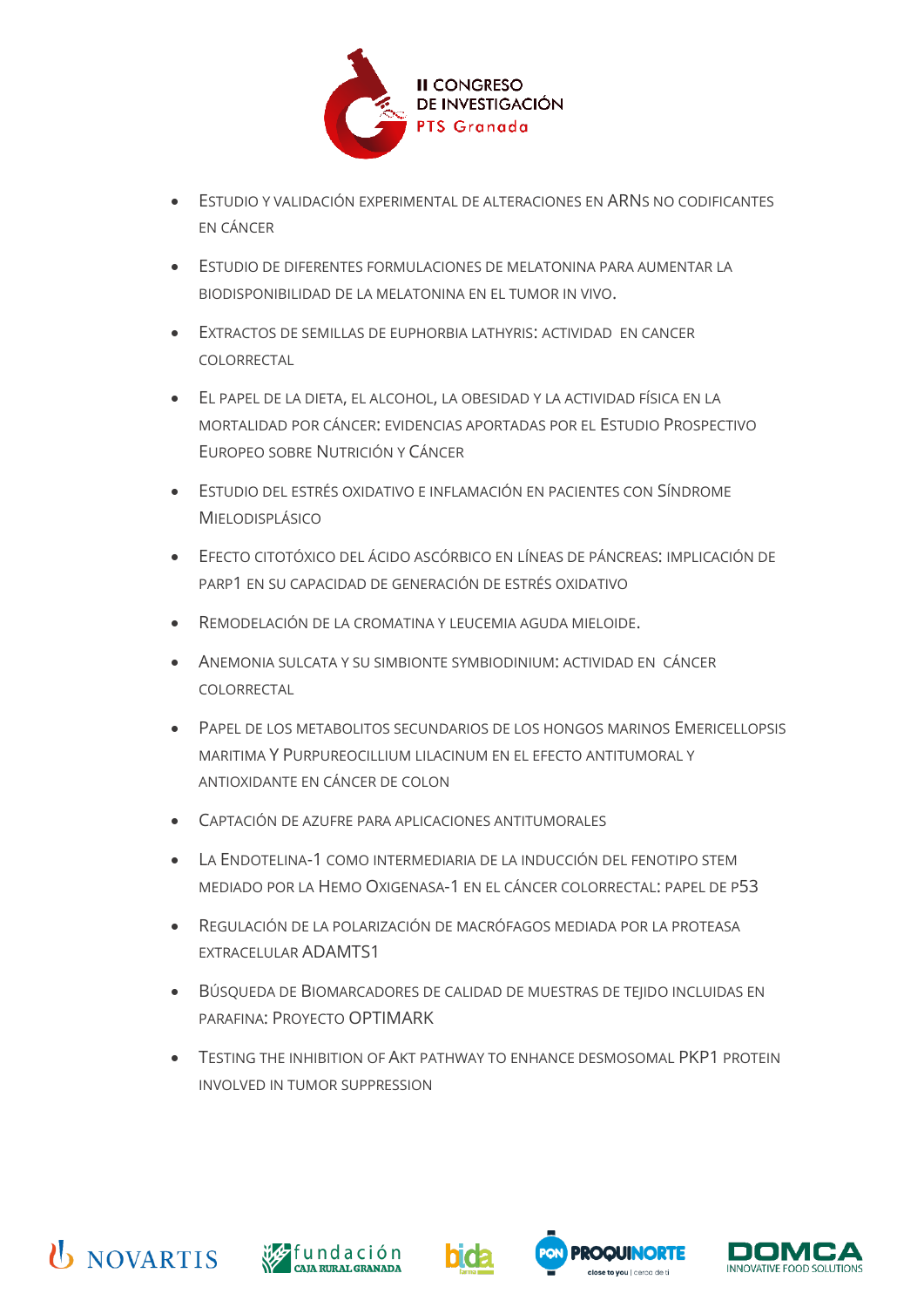

- LA MELATONINA INDUCE LA RESINCRONIZACIÓN CIRCADIANA DE BMAL1 Y SIRT1 EN CÉLULAS TUMORALES DE CÁNCER DE CABEZA Y CUELLO.
- TUMOR MICROENVIRONMENT AS THE NEW TARGET IN CANCER
- EFICACIA DE UN PROTOCOLO DE TERAPIA MANUAL EN LA CALIDAD DEL SUEÑO EN SUPERVIVIENTES DE CÁNCER DE CABEZA Y CUELLO

## <span id="page-4-0"></span>SESIÓN 3. ENFERMEDADES INFLAMATORIAS E INFECCIOSAS

- IDENTIFICACIÓN, AISLAMIENTO-BIOGUIADO Y EVALUACIÓN DE LA POTENCIA DE LA POBLACIÓN DE METABOLITOS ANTIBACTERIANOS PRODUCIDOS POR LA CEPA KRIBBELLA CA-293567
- IDENTIFICANDO EL PAPEL DE TBHD82 EN LA HOMEOSTASIS DE NUCLEÓTIDOS EN TRYPANOSOMA BRUCEI.
- ANÁLISIS DE LA CONTRIBUCIÓN DE LA MICROBIOTA Y EL GEN BANK1 SOBRE EL DESARROLLO DE AUTOINMUNIDAD EN UN MODELO MURINO DE LUPUS.
- EL CONTENIDO INTESTINAL DE NIÑOS ASMÁTICOS CON OBESIDAD MODIFICA LA RESPUESTA INMUNOLÓGICA EN ORGANOIDES DE INTESTINO DELGADO DE RATÓN
- EFECTO ANTIINFLAMATORIO DEL EXTRACTO DE NOPALEA COCHENILLIFERA EN MODELO DE COLITIS INDUCIDA POR DNBS
- DIETARY SODIUM AND POTASSIUM, AND DISEASE ACTIVITY IN PATIENTS WITH SYSTEMIC LUPUS ERYTHEMATOSUS
- METABOLÓMICA NO DIRIGIDA DEL SECRETOMA DE MTBVAC: UNA VACUNA VIVA ATENUADA CONTRA MYCOBACTERIUM TUBERCULOSIS
- BENEFICIOS DE LA BALNEOTERAPIA EN ARTRITIS REUMATOIDE









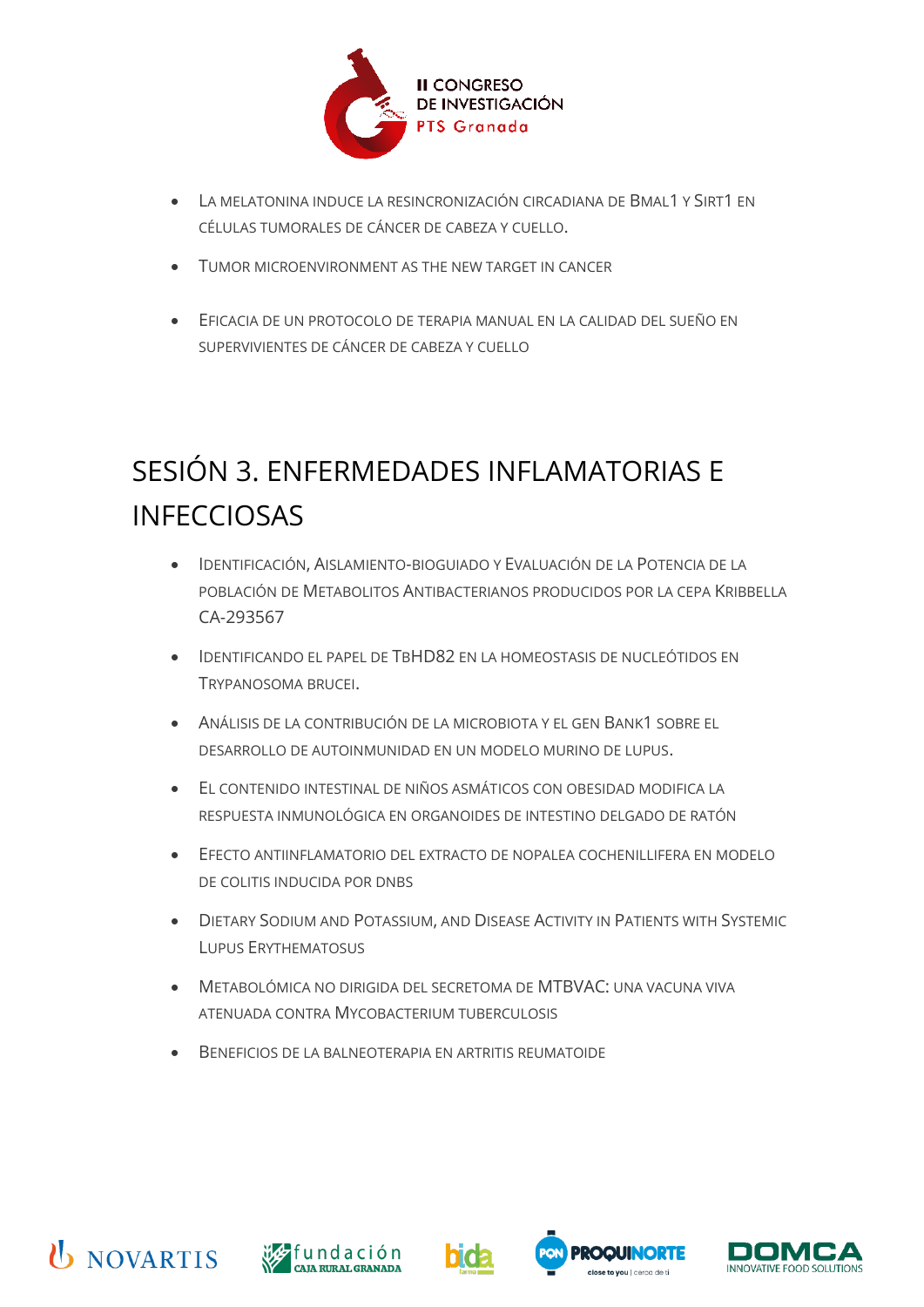

- PERFILES GENÓMICO Y METABOLÓMICO DE LA CEPA DE KIBDELOSPORANGIUM CA-258510, UN NUEVO PRODUCTOR DE COMPUESTOS ANTIMICROBIANOS
- ESTUDIO COMPARATIVO DE LA ESTABILIDAD FISICOQUÍMICA DEL ANTICUERPO MONOCLONAL TERAPÉUTICO INFLIXIMAB (REMICADE®, INNOVADOR) Y CT-P13 (REMSIMA®, BIOSIMILAR): EVALUACIÓN DE LA ESTRUCTURA TERCIARIA POR ESPECTROPOLARIMETRIA DE DICROÍSMO CIRCULAR EN EL UV CERCANO
- EVALUACIÓN DEL DOLOR POSTOPERATORIO EN EL RATÓN: MEDICIÓN DE PARÁMETROS FUNCIONALES Y SENSORIALES
- LA DECIDUALIZACIÓN DE LAS CÉLULAS DECIDUALES ESTROMALES HUMANAS INHIBE LA EXPRESIÓN DE QUIMIOCINAS QUE ATRAEN CÉLULAS T CXCR3+ (TH1, TC1). PAPEL EN LA TOLERANCIA INMUNOLÓGICA MATERNO-FETAL
- IMPACTO DEL PROBIÓTICO LIMOSILACTOBACILLUS FERMENTUM CECT5716 EN UN MODELO EXPERIMENTAL DE CÁNCER ASOCIADO A COLITIS: EVALUACIÓN DEL EFECTO ANTITUMORAL Y ANTIINFLAMATORIO.
- ACTIVACIÓN DE LOS INFLAMASOMAS NLRP-3 Y AIM-2 EN LA ENFERMEDAD PERI-IMPLANTARIA
- DESCUBRIMIENTO DE GARGANTULIDAS B Y C, NUEVAS MACROLACTONAS DE 52 MIEMBROS CON ACTIVIDAD ANTIBACTERIANA AISLADAS DE AMYCOLATOPSIS SP. ESTEREOQUÍMICA ABSOLUTA COMPLETA DE LA FAMILIA DE GARGANTULIDAS.
- IDENTIFICACIÓN, CLONACIÓN Y EXPRESIÓN HETERÓLOGA DEL LA RUTA BIOSINTÉTICA DE **GLOBOMICINA**
- EVALUACIÓN DE FUNCIÓN BARRERA EPIDÉRMICA Y HOMEOSTASIS CUTÁNEA DE CREMA DERMCONTROL EN PACIENTES SANOS
- REVISIÓN DE LA ESTEREOQUÍMICA ABSOLUTA DEL ANTIBIÓTICO TELOMICINA EN BASE A LA SECUENCIA DE SU NRPS Y A LOS RESULTADOS DEL ANÁLISIS QUIRAL DE SUS AMINOÁCIDOS
- REGULACIÓN TRANSCRIPCIONAL DEL RECEPTOR PARA ANTÍGENOS DE LINFOCITOS T Y Δ